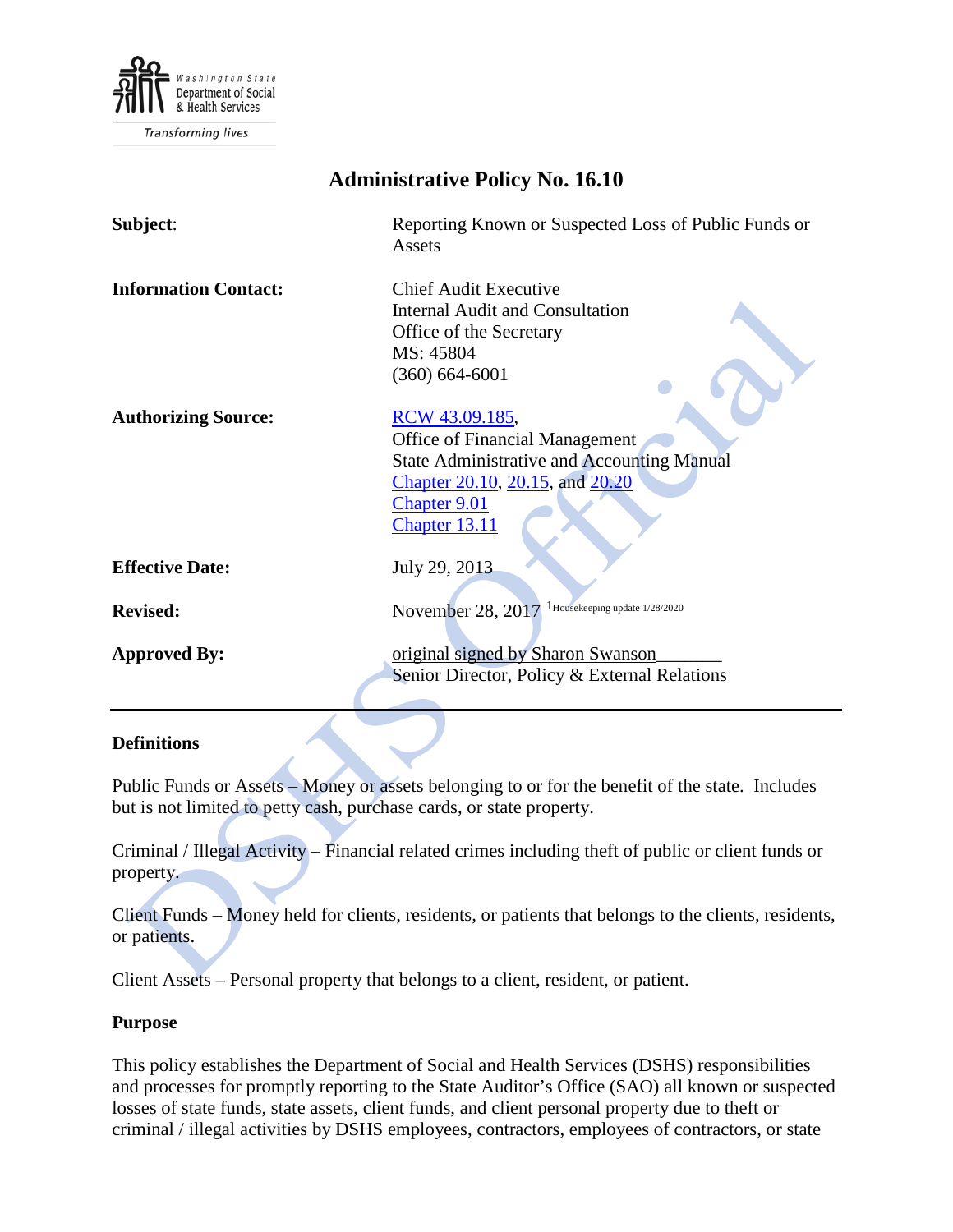Administrative Policy No. 16.10 November 28, 2017 Page 2

vendors.

## **Scope**

This policy applies to all DSHS supervisors, managers, and superintendents or their designees as it relates to known or suspected:

- Loss of any public funds or assets involving a DSHS employee(s) regardless of monetary value
- Criminal / illegal activity involving a DSHS employee, contractors, employees of contractors, or state vendors that results in a loss of public or client funds or assets

These reporting requirements are in addition to those existing in DSHS administrative policies: [9.01 Incident Reporting,](http://one.dshs.wa.lcl/Policies/Administrative/DSHS-AP-09-01.pdf) 10.06 [Contractor/Vendor Investigation,](http://one.dshs.wa.lcl/Policies/Administrative/DSHS-AP-10-06.pdf) 14.07 [Control of Capitol](http://one.dshs.wa.lcl/Policies/Administrative/DSHS-AP-14-07.pdf) Assets, [13.11 Monitoring Contractor Performance](http://one.dshs.wa.lcl/Policies/Administrative/DSHS-AP-13-11.pdf) and 18.62 [Allegations of Employee Criminal Activity.](http://one.dshs.wa.lcl/Policies/Administrative/DSHS-AP-18-62.pdf)

Exceptions to this reporting requirement are:

- Normal and reasonable "over and short" errors in recording cash transactions from cash receipting operations
- Reasonable inventory shortages identified during a physical count
- Overpayments resulting from the normal course of doing business
- Breaking and entering or vandalism of property

# **Policy**

- A. DSHS supervisors, managers, and superintendents or their designees must immediately report known or suspected losses to the Internal Audit and Consultation unit.
- B. Internal Audit and Consultation (IAC) will serve as the principle point of contact with the SAO for all DSHS reports of loss or illegal activity.

# **Procedures**

- A. DSHS local supervisors, managers, and superintendents or their designees will:
	- 1. Use the Loss of Public Funds, Assets, or Illegal Activity Report [\(DSHS 17-169\)](http://forms.dshs.wa.lcl/formDetails.aspx?ID=6528) to report known or suspected losses of state funds, resources, client funds, and client personal property due to theft or criminal / illegal activities by DSHS employees, contractors, employees of contractors, or state vendors to IAC immediately. The form can be sent to IAC via FAX (360) 664-6007, e-mail at DSHS [IAC Internal Audit and Consultation](mailto:DSHSIACInternalAuditandConsultation@dshs.wa.gov) or by campus mail at mail stop 45804 and should be sent within two (2) business days of identifying the issue;
	- 2. Secure pertinent records and protect them from alteration or destruction;